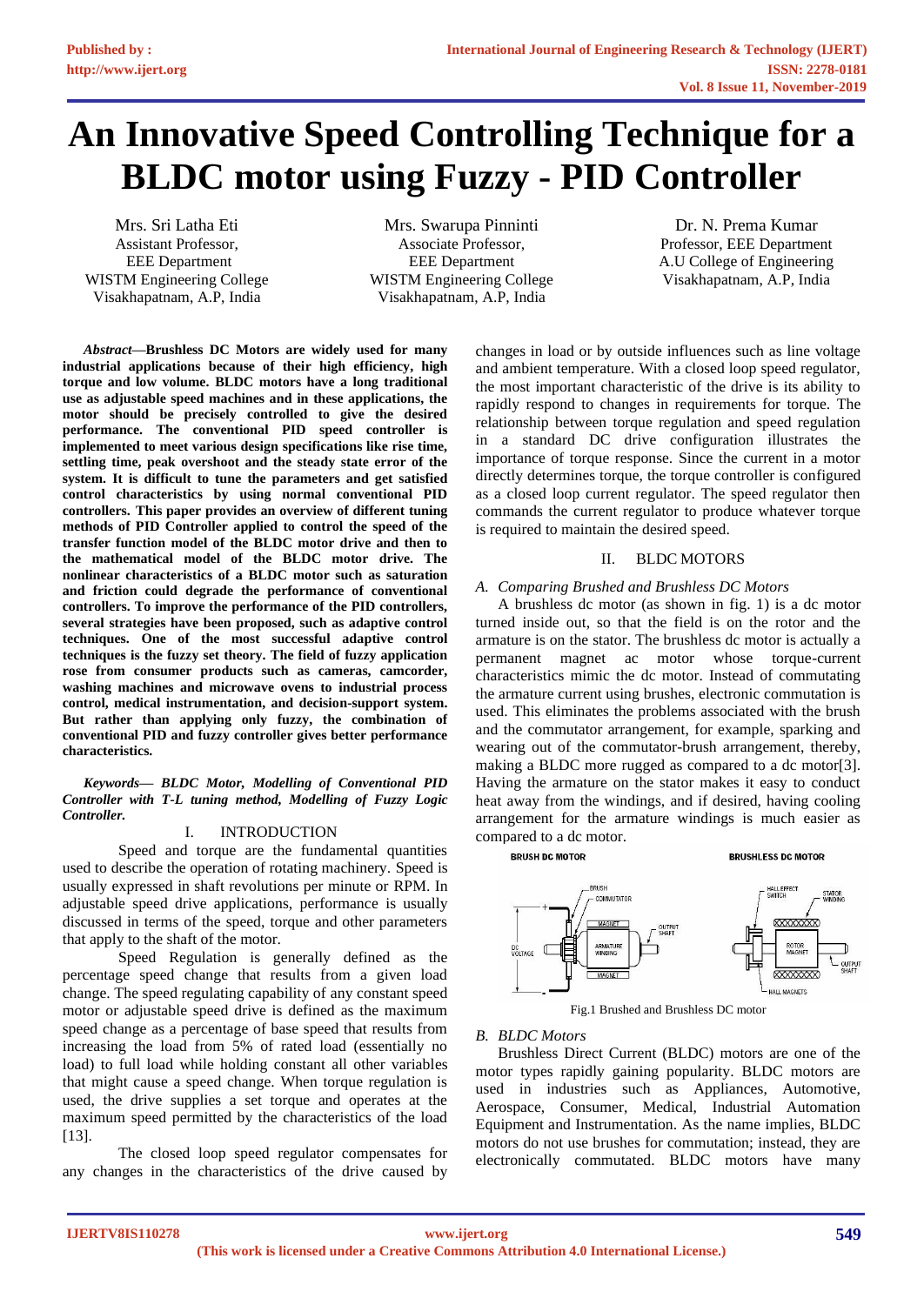advantages over brushed DC motors and induction motors. A few of these are[1]:

- Better speed versus torque characteristics
- High dynamic response
- High efficiency
- Long operating life
- Noiseless operation
- Higher speed ranges

In addition, the ratio of torque delivered to the size of the motor is higher, making it useful in applications where space and weight are critical factors.

# *C. Controlling Methods*

BLDC motors have a long traditional use as adjustable speed machines and a wide range of options have evolved for this purpose. In these applications, the motor should be precisely controlled to give the desired performance. The speed controllers that are designed to control the speed of BLDC motor used several conventional and numeric controller types, the controllers can be: proportional integral (PI), proportional derivative (PD), proportional integral derivative (PID). Because of its simplicity PID control is widely used in industrial applications. To improve the performance of the PID controllers, different tuning methods have been proposed[12]. PID controllers provide robust and reliable performance for most systems if the PID parameters are tuned properly.

The major problems in applying a conventional control algorithm (PI, PD, and PID) in a speed controller is the nonlinearity of BLDC motor. The nonlinear characteristics of a BLDC motor such as saturation and friction could degrade the performance of conventional controllers [9]. To achieve desired level of performance the motor requires suitable speed controllers. In case of permanent magnet motors, usually speed control is achieved by using proportionalintegral (PI) controller. Although conventional PI controllers are widely used in the industry due to their simple control structure and ease of implementation, these controllers pose difficulties due to nonlinearity, load disturbances and parametric variations. Moreover PI controllers require precise linear mathematical models. As the PMBLDC machine has nonlinear model, the linear PI controller may no longer be suitable.

The Fuzzy Logic (FL) approach applied to speed control leads to an improved dynamic behaviour of the motor drive system and motor becomes immune to load perturbations and parameter variations. . Fuzzy logic control (FLC) is one of the most successful applications of fuzzy set theory, introduced by L.A Zadeh in 1973 and applied (Mamdani 1974) in an attempt to control system that are structurally difficult to model.

In the last three decades, FLC has evolved as an alternative or complementary to the conventional control strategies in various engineering areas. Fuzzy control theory usually provides non-linear controllers that are capable of performing different complex non-linear control action, even for uncertain nonlinear systems. Unlike conventional control, designing a FLC does not require precise knowledge of the system model. Imitating the human way of learning, the tracking error and the rate of change of the error are two crucial inputs for the design of such a fuzzy control system

[10]. Fuzzy logic control offers an improvement in the quality of the speed response. Most of these controllers use mathematical models and are sensitive to parametric variations. These controllers are inherently robust to load disturbances. Besides, fuzzy logic controllers can be easily implemented.

# III. MATHEMATICAL MODELLING OF BLDC **MOTOR**

The BLDC motor is supplied from battery through the inverter. The dynamic model of this system is shown in Fig. 2. It is derived under the following assumptions:

- All the elements of the motor are linear and core losses are neglected.
- Induced currents in the rotor due to stator harmonic fields are neglected.
- The electromotive force ea varies sinusoidal with the rotational electric angle θe.
- The cogging torque of the motor is negligible.
- Due to the surface mounted permanent magnets, winding inductance is constant (doesn't change with the electric angle θe).
- Voltage drop across the diodes, thyristors and the connecting wires are ignored.

All above mentioned assumptions are practically satisfied. The magnetic and electric circuit is linear within the range of operation. Power losses in the inverter are practically negligible since the switching frequency of this low speed motor is low. Also the cogging torque doesn't exist since there is coreless winding.



Fig. 2 Circuit diagram of supply-inverter-motor system

The equations that describe the model are as follows: Voltage equations:

Voltage equation at the source side:

$$
V_s = E_b - i_s \cdot R_b - i_c \cdot R_c \tag{1}
$$

$$
V_s = V_c + i_c R_c \tag{2}
$$

$$
i_s = i_{sk} + i_c \tag{3}
$$

Where:

 $E_b$  and  $R_b$  – voltage and resistance of the source (battery)

Rc – resistance in the capacitor circuit

- is source circuit current
- isk converter input current
- Vc voltage across capacitor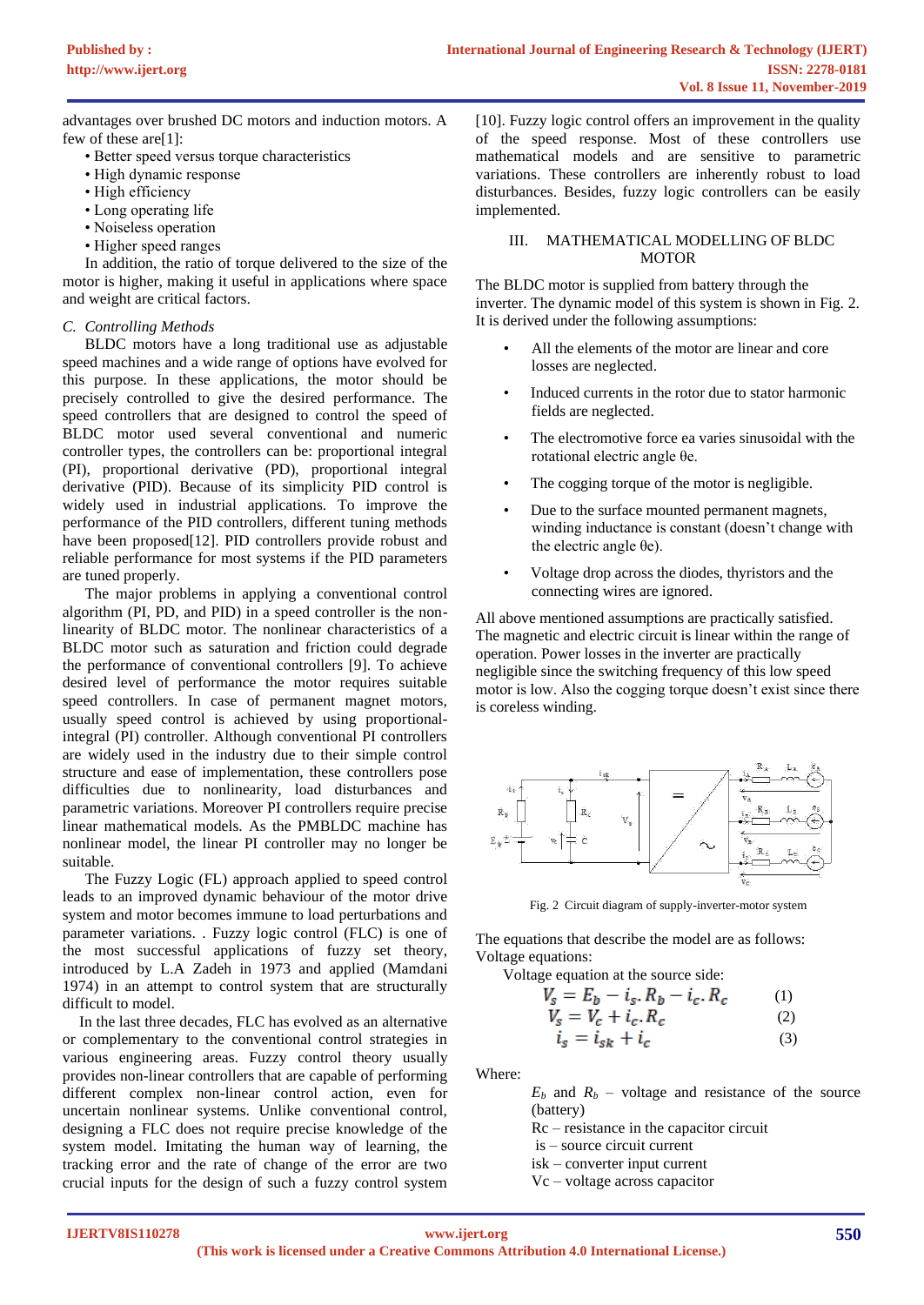$$
V_c = \frac{Q_c}{c}
$$
 (4)  
\n
$$
Q_c
$$
 - Charge in the capacitor  
\nC - Capacitance  
\ni<sub>c</sub> - Current flowing through the capacitor  
\n
$$
i_c = \frac{dQ_c}{dt}
$$
 (5)  
\nVoltage equations at the motor side (fig. 4) are:  
\n
$$
V_a = V_n + V_{sa}
$$
  
\n
$$
V_b = V_a + V_{cb}
$$

Where:

*Vsa, Vsb, Vsc* are the inverter output voltages that supply the 3-Ф winding.

(6)

(7)

 $V_a$ ,  $V_b$ ,  $V_c$  are the voltages across the motor armature winding.



Fig. 3 Scheme to voltage equation at motor side

#### The equation across the motor winding

I٢  $v_a$  $v_b$  | ν. =  $K_a$  0 0  $\mathbf{U}$   $K_b$   $\mathbf{U}$  $0 \quad 0 \quad R_c$ L  $l_a$ |  $l_b$ |  $l_c$  $+\frac{a}{b}$  $\overline{dt}\Big|_I^L$  $L_a$   $L_{ab}$   $L_{ac}$  $L_{ba}$   $L_b$   $L_{bc}$  $L_{ca}$   $L_{cb}$   $L_c$ Ш  $l_a$ |  $l_b$  |  $l_c$  $+$  $e_a$  $e_b$  $e_c$ L

Or in shorter version

$$
V_a = R_a I_a + L_a \frac{dI_a}{dt} + e_a \tag{8}
$$

Since the resistances of all the phases are equal

$$
R_a = \begin{bmatrix} R_a & 0 & 0 \\ 0 & R_a & 0 \\ 0 & 0 & R_a \end{bmatrix}
$$
 (9)

Since the self- and mutual inductances are constant for surface mounted permanent magnets and the winding is symmetrical:

$$
L_a = L_b = L_c = L
$$

 (10) Substituting equations (8) and (9) in equation (7) gives the PMBDCM model as

$$
\begin{bmatrix}\nV_a \\
V_b \\
V_c\n\end{bmatrix} = \begin{bmatrix}\nR_a & 0 & 0 \\
0 & R_a & 0 \\
0 & 0 & R_a\n\end{bmatrix} \begin{bmatrix}\ni_a \\
i_b \\
i_c\n\end{bmatrix} + \frac{d}{dt} \begin{bmatrix}\nL & M & M \\
M & L & M \\
M & M & L\n\end{bmatrix} \begin{bmatrix}\ni_a \\
i_b \\
i_c\n\end{bmatrix} + \begin{bmatrix}\ne_a \\
e_b \\
e_c\n\end{bmatrix}
$$
\n(11)

The stator phase currents are constrained to be balanced i.e.

$$
i_a + i_b + i_c = 0
$$

This leads to the simplifications of the inductances matrix in the models as the

$$
Mi_b + Mi_c = -Mi_a
$$
\nTherefore in the state space form

\n
$$
\begin{bmatrix}\nV_a \\
V_b \\
V_b \\
V_c\n\end{bmatrix} = \begin{bmatrix}\nR_a & 0 & 0 \\
0 & R_a & 0 \\
0 & R_a & 0 \\
0 & 0 & R_a\n\end{bmatrix} \begin{bmatrix}\ni_a \\
i_b \\
i_c\n\end{bmatrix} + \frac{d}{dt} \begin{bmatrix}\nL - M & 0 & 0 \\
0 & L - M & 0 \\
0 & 0 & L - M\n\end{bmatrix} \begin{bmatrix}\ni_a \\
i_b \\
i_c\n\end{bmatrix} + \begin{bmatrix}\ne_a \\
e_b \\
e_c\n\end{bmatrix}
$$
\n(13)



Fig. 4 Position of the rotor with respect to the phase A

The electromotive force induced in the phase *A* winding (see Fig. 4):

$$
e_a = K_e \,\omega_m \, f_a(\theta_e) \tag{15}
$$

Where

$$
K_e - \text{Constant}
$$
  
\n
$$
\omega_m - \text{rotor angular speed}
$$
  
\n
$$
\omega_m = \frac{2}{P} \frac{d\theta_e}{dt}
$$
  
\n
$$
\theta_e - \text{Electrical angle (from fig. 4)}
$$
 (16)

P- Number of pole pairs Equation that links the supply and motor sides:

$$
i_{sk} = \frac{1}{v_s} (i_a V_{sa} + i_b V_{sb} + i_c V_{sc})
$$
 (17)

This is derived from the equality of the powers at input and output of the inverter. Supply voltages for the phases (*Vsa, Vsb* and *Vsc*) results from the operation of converter. Motion equation:

$$
T_J + T_D + T_S + T_L = T_e \tag{18}
$$

Where,

Torque due to Inertia, 
$$
T_J = J \frac{d\omega_r}{dt}
$$

where, *J* – Moment of inertia, Torque due to viscous friction,  $T_D = B \cdot \omega_r$  where,  $B -$ Friction coefficient, Torque due to Coulomb Friction,  $T_s = \sin(\omega_r) T_d$ 

and, load torque, *T<sup>L</sup>*

Electromagnetic torque for 3-phase motor

$$
T_e = \frac{e_a i_a}{\omega_m} + \frac{e_b i_b}{\omega_m} + \frac{e_c i_c}{\omega_m} \tag{19}
$$

# *A. Voltage Source Inverter*

Three phase bridge inverters are widely used for ac motor drives and general purpose ac supplies. The input dc supply is usually obtained from a battery or from a single phase or three phase utility power supply through diode bridge rectifier and LC or C filter as shown in Fig. 5. The capacitor tends to make the input dc voltage constant. This also suppresses the harmonics fed back to the dc source.

**IJERTV8IS110278**

(12)

**<www.ijert.org>**

(14)

**(This work is licensed under a Creative Commons Attribution 4.0 International License.)**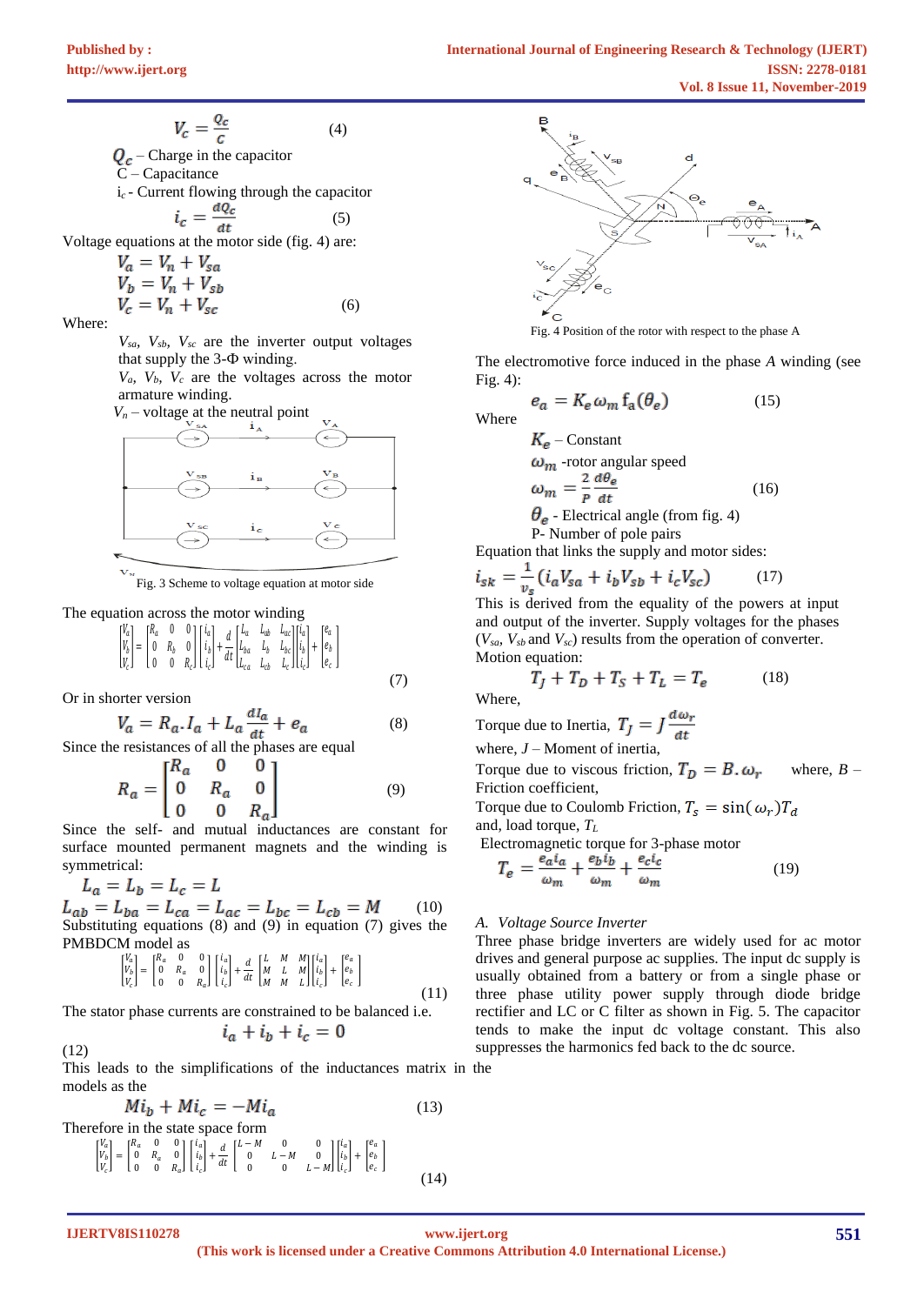

Fig. 5 Configuration of BLDC motor and Three Phase VSI system

The output voltages are plotted as shown in Fig. 6 below.



Fig. 6 Three phase output voltages on a three-phase VSI in 1800 mode

# *B. Current Controller*

The commanded value of current is compared to the actual phase currents of the motor and the errors are processed through a current controller.

The current controller can be of two types:

- *1) PWM Current controller*
- *2) Hysteresis current controller*

#### 1) PWM current controller:

The current error is fed into a controller, which could be proportional (P), proportional plus integral (PI) or proportional, integral and differential (PID). The most commonly used controller among them is the PI controller. The current error is amplified through this controller and emerges as a control voltage, Vc which is equivalent to the gating pulse of the inverter. Its realization is as follows:

The control voltage is compared with a ramp signal to generate on and off times, as shown in Fig. 7. On signal is produced if the control voltage is greater than the ramp signal; Off signal is generated when the control signal is less than the ramp signal.



Fig. 7 Generation of base drive signals from current error

#### 2) Hysteresis current controller:

Instantaneous current control is not exercised in the PWM current controller; it acts only once a cycle. In between two consecutive switching, the current may exceed the maximum limit; if the PWM controller is sampled and held once a switching cycle, then the current is controlled on an average but not on an instantaneous basis. The Hysteresis controller overcomes such a drawback by converting a voltage source into a fast acting current source. The current is controlled within a narrow band of excursion from its desired value in the hysteresis controller. The hysteresis window determines the allowable or preset deviation of current , ∆i. Commanded current and actual current are shown in Fig. 8 with the hysteresis windows. The voltage applied to the load is determined by the following logic:



Fig. 8 Hysteresis current controller

The window ∆i can either be externally set as a constant. The chopping frequency is a varying quantity, unlike the constant frequency in PWM controller. This has the disadvantage of higher switching losses in the devices with increased switching frequency.

A qualitative comparison of the PWM and hysteresis controllers is summarized in the table 1 below.

| TABLE 1:- COMPARISON OF CURRENT CONTROLLERS |  |
|---------------------------------------------|--|
|---------------------------------------------|--|

| <b>Characteristics</b>     | <b>Current controllers</b> |                               |
|----------------------------|----------------------------|-------------------------------|
|                            | <b>Hysteresis</b>          | <b>PWM</b>                    |
| <b>Switching Frequency</b> | Varying                    | Fixed at carrier<br>frequency |
| Speed of Response          | Fastest                    | Fast                          |
| Ripple current             | Adjustable                 | Fixed                         |
| Filter size                | Dependent on Ai            | Usually small                 |
| Switching losses           | Usually high               | Low                           |

#### *C. Overall Speed Controller*

The closed loop speed regulator compensates for any changes in the characteristics of the drive caused by changes in load or by outside influences such as line voltage and ambient temperature. With a closed loop speed regulator, the most important characteristic of the drive is its ability to rapidly respond to changes in requirements for torque. The fig. 9 shows the overall closed loop speed controlled BLDC drive.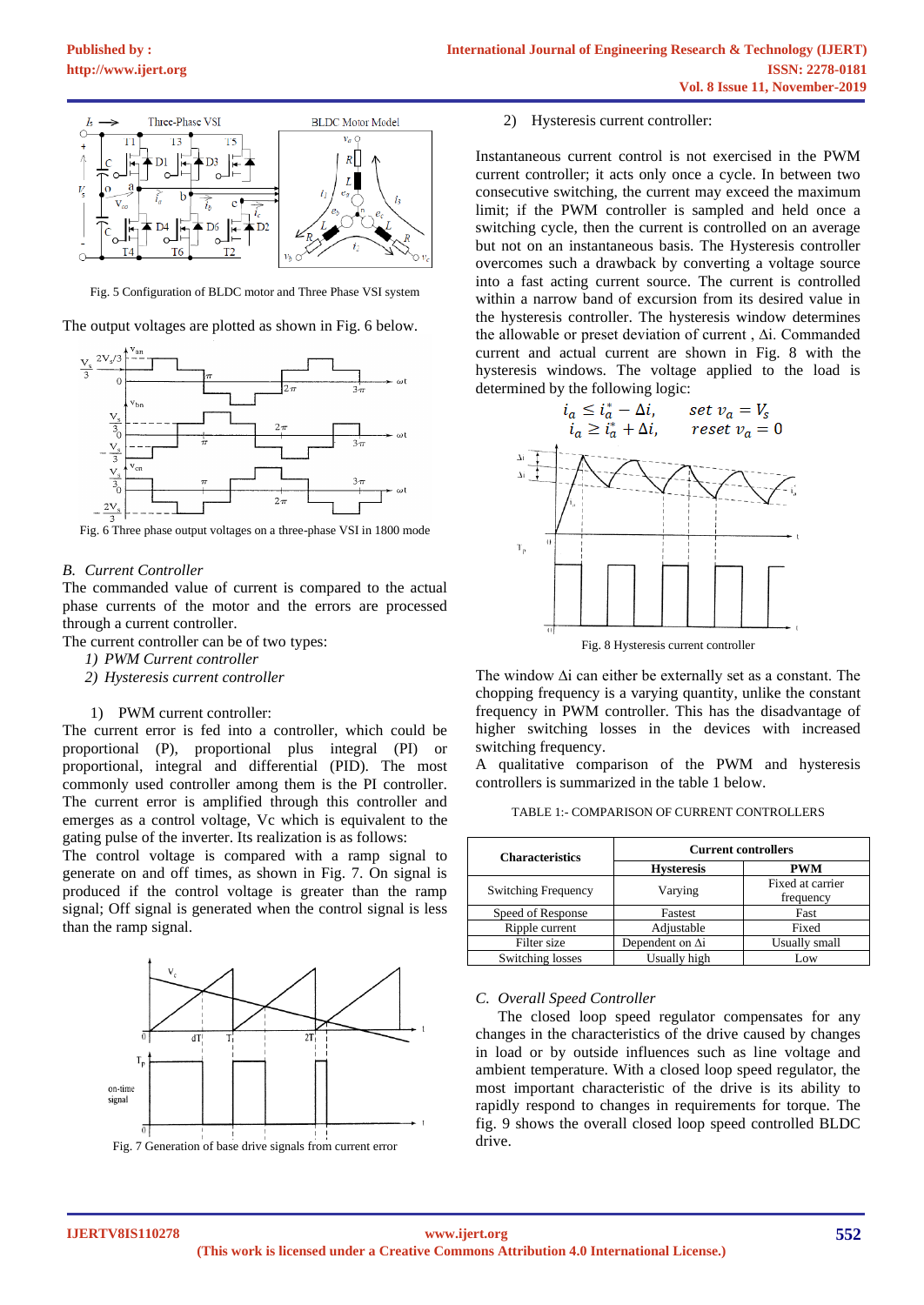

Fig. 9 Overall closed loop speed control of BLDC Motor

The speed controllers that are designed to control the speed of BLDC motor used several conventional and numeric controller types, the controllers can be: proportional integral (PI), proportional derivative (PD), proportional integral derivative (PID). Because of its simplicity PID control is widely used in industrial applications. Stability of PID controller can be guaranteed theoretically, and zero steadystate tracking error can be achieved for linear plant in the steady-state region.

# IV. TYPES OF CONTROLLERS

### *A. Conventional PID Controller*

The proportional – integral – derivative (PID) controller operates the majority of the control systems in the world. It has been reported that more than 95% of the controllers in the industrial process control applications are of PID type as no other controller match the simplicity, clear functionality, applicability and ease of use offered by the PID controller. PID controllers provide robust and reliable performance for most systems if the PID parameters are tuned properly. In ideal or non-interacting form, the PID controller as shown in the fig 10 is described by the following transfer function:

$$
G_c(s) = k_c \left( 1 + \frac{1}{\tau_i s} + \tau_d s \right)
$$

Where,  $k_c$ - Proportional gain,  $\tau_i$ - Integral time,  $\tau_d$ -Derivative time



Fig. 10 Block diagram of a PID controller

With the PID controller, there are no oscillations with least settling time.

# *B. Adaptive Control Techniques*

Adaptive control use to change the control algorithm coefficients in real time to compensate for variations in environment or in the system itself. In drives, electrical and

mechanical parameters do not remain constant. A sudden increase of  $T_1$  or J reduces speed. These effects can be reduced by high gain negative feedback loop [5]. But this may cause under damping or instability. Therefore real time adaptation of the controller is required. Different adaptive control techniques are:

- 1) Model Reference Adaptive Control (MRAC)
- 2) Sliding mode control
- 3) Fuzzy control
- 4) Neural network control

One of the most successful expert system techniques applied to a wide range of control applications has been the Fuzzy Set Theory, which has made possible the establishment of "intelligent control".

### *C. Fuzzy Controller*

Fuzzy logic has rapidly become one of the most successful of today's technology for developing sophisticated control system. In industrial electronics the FLC control has become an attractive solution in controlling the electrical motor drives with large parameter variations like machine tools and robots [5]. Fuzzy logic controllers are designed particularly for nonlinear dynamic systems with many inputs and outputs which are so complex, that it is very difficult or even impossible to build exact mathematical model. The basic structure of a fuzzy logic controller is shown in Fig. 11. Its fundamental components are Fuzzification, control rule base, inference mechanism and defuzzification.



V. FUZZY CONTROLLER DESIGN FOR BLDC DRIVE

In the system block diagram shown in fig. 12, the fuzzy controller is directly connected to the process of the system and the feedback signal is sent to the fuzzy controller directly.



Fig. 12 Fuzzy controller design for BLDC Drive

By considering BLDC drive as the process, the fuzzy speed controller is designed as follows.

The speed of the motor is compared with its reference value and the speed error is processed in Fuzzy logic speed controller.

$$
e = \omega_{ref} - \omega_r
$$
  
Where,  $\omega_{ref}$  - Reference speed

 $ω<sub>r</sub>$  - Speed of the motor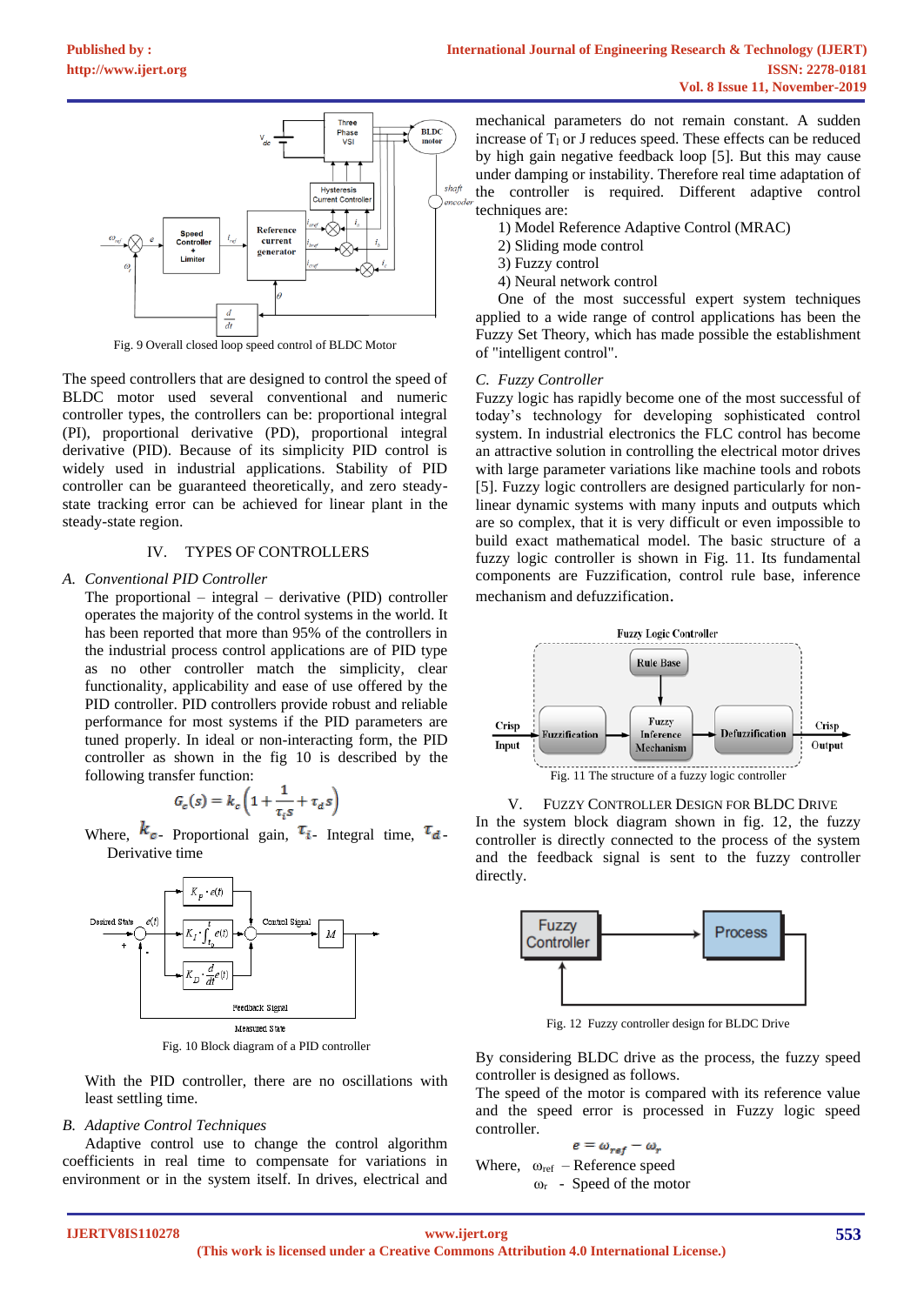The change in error is obtained from the derivative of error as

$$
\Delta e = de/dt
$$

The output variable is the torque component of the reference i<sub>ref</sub>. The controller observes the pattern of the speed loop error signal and correspondingly updates the output so that the actual speed *ω*<sup>r</sup> matches the command speed *ω*ref.

The input variable speed error and change in speed error is defined in the range from

 $-1 \le e \le +1$ 

-1≤∆e≤+1

and the output variable torque reference current i<sub>ref</sub> is defined in the range from

 $-1$  <i ref  $\leq +1$ 

The overall block diagram of the drive with fuzzy controller is shown in the fig. 13 below.



Fig. 13 Fuzzy speed control block diagram of the BLDC motor

# VI. SIMULINK MODELS AND RESULTS

For a BLDC motor with the following specifications, the overall closed loop block diagram of the drive is obtained as shown in fig. 14

P=4; Motor rating=0.5HP;  $R_a=0.7Ω/ph$ ; L=0.0272H;  $M=0.015H$ ;  $K_b=0.5128V$  rad/ sec;  $K_t=0.49N-m/A$ ;  $J=0.0002kg$ -m/s<sup>2</sup>; B=0.02N-m/ rad /sec; V<sub>dc</sub>=160V; f<sub>c</sub>=2KHz;  $N=700$ rpm;  $V_{cm}=10V$ 



Fig. 14 Simulink model of the BLDC Motor Drive

For PID Controller, with Tyerus – Luben Tuning method, the controller parameters are chosen as

 $k_p=k_u/2.2=1.70455$  $\tau_i = 2.2\tau_u = 9.9 \times 10^{-4}$  $\tau_d = \tau_u/6.3 = 7.14286 \times 10^{-5}$  $k_i=k_p/\tau_i = 1721.76263$  $k_d = k_p \tau_d = 1.2175 \times 10^{-4}$ 

With the above parameters, the speed response obtained from simulation are shown in fig. 15 below.



Rise time  $= 0.003$ sec Settling time  $= 0.004$  sec Peak Overshoot  $= 0.124$  rad/sec Steady state error = 0.507rad/sec

When the simulations are carried out using Fuzzy Controller instead of PID, the following speed response is obtained as shown in fig. 16 below.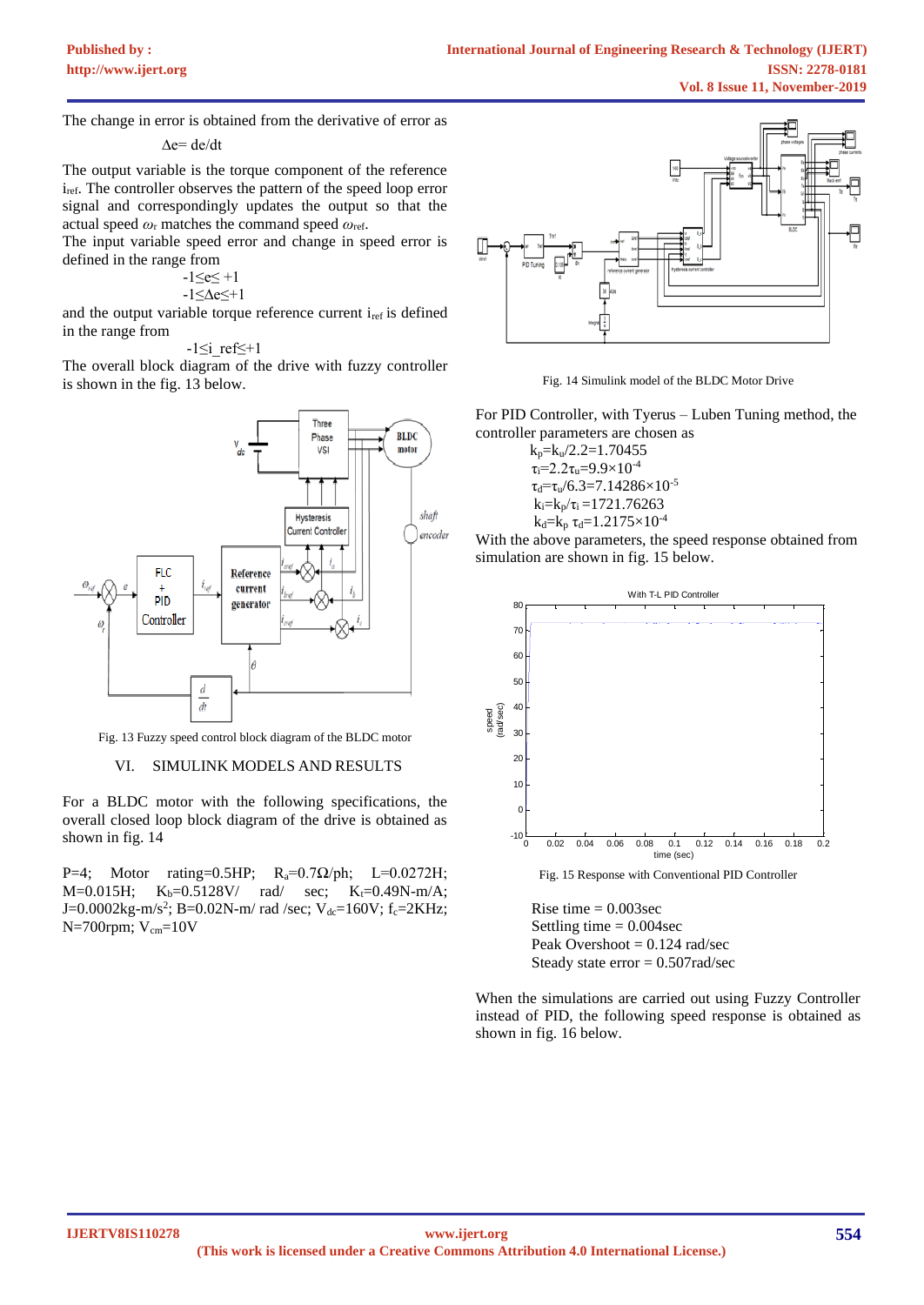

Rise time  $= 0.02$ sec Settling time  $= 0.03$ sec Peak Overshoot  $= 0$ Steady state error = 2.633 rad/sec

When the simulations are carried out using Fuzzy +PID Controller using Tyerus-Luben PID Tuning Method, the controller parameters are chosen as below.

 $k_p = k_u/2.2 = 1.8182$ τi=2.2τu=0.0176  $\tau_d = \tau_u/6.3 = 1.26984 \times 10^{-3}$  $k_i=k_p/\tau_i =103.3058$  $k_d=k_p \tau_d=2.3088\times10^{-3}$ 

The speed response obtained from Fuzzy + PID Controlled BLDC Motor drive is as shown in fig. 17 below.





Rise time  $= 0.0125$ sec Settling time  $= 0.034$  sec Peak Overshoot  $= 0$ 

Steady state error = 1.2355rad/sec The three phase trapezoidal back emf waveforms are obtained from the rotor position and the actual phase currents obtained from the hysteresis current controller are plotted in the fig. 18 and fig. 19 below.



# VII. CONCLUSION

BLDC motor gained popularity rapidly in the market due to its advantages over the other motors. A BLDC motor drive is a system in which a permanent magnet excited synchronous motor is fed with a variable frequency inverter controlled by a shaft position sensor. BLDC motors have electronic commutator, instead of brushes, thus they have higher efficiency, long operating life, rugged construction and noiseless operation. BLDC motors find applications in every segment of the market such as home appliances, industrial control, automation, aviation etc. In these applications, the motor should be precisely controlled to give the desired performance. The speed controllers that are designed to control the speed of BLDC motor use several conventional and numeric controller types, which include proportional integral (PI), proportional derivative (PD), proportional integral derivative (PID).

Conventional PID controllers with Tyreus-Luyben tuning method are used to control the speed of BLDC drive.